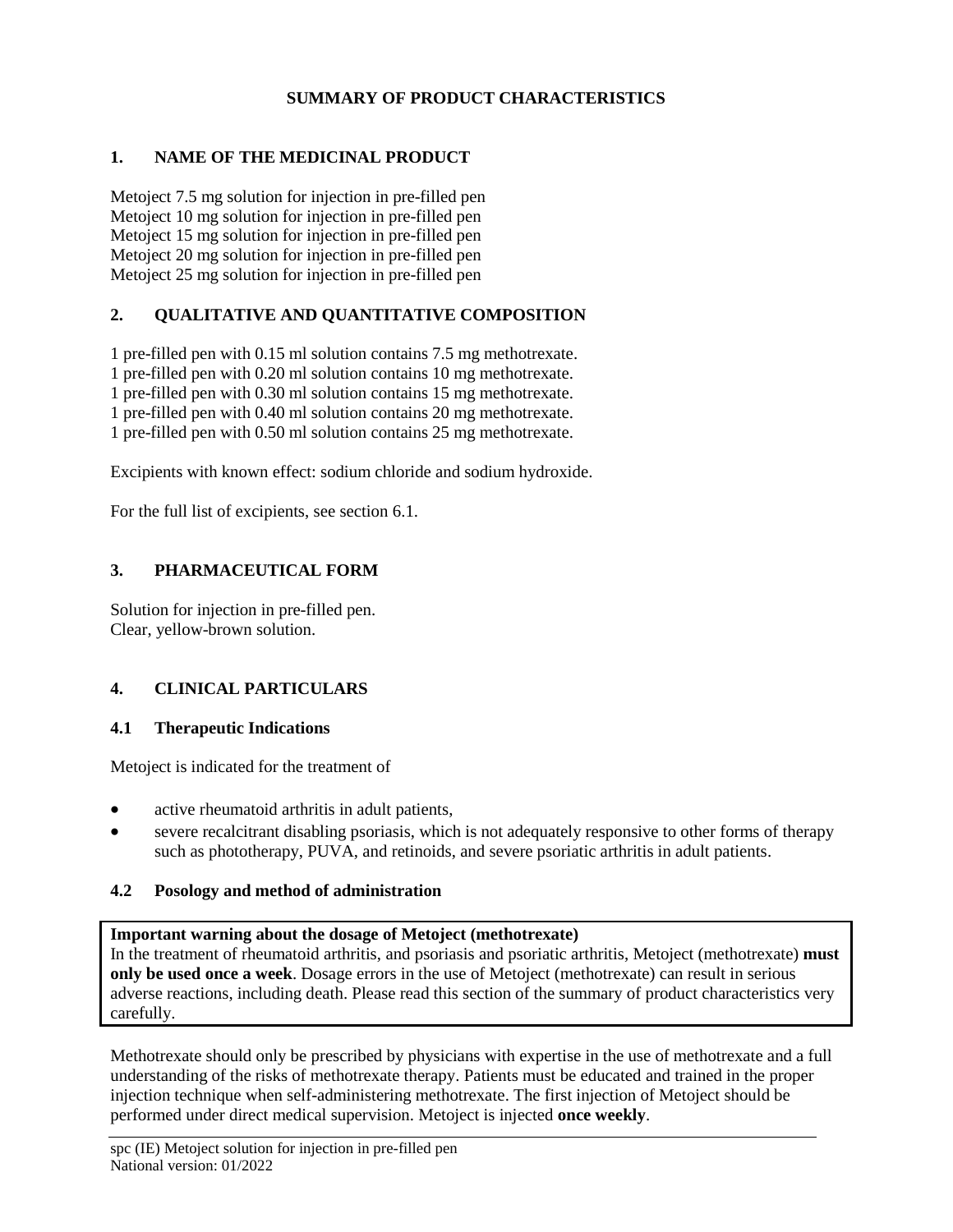The patient must be explicitly informed about the fact that Metoject is administered **once a week only**. It is advisable to determine an appropriate fixed day of the week for the injection.

Methotrexate elimination is reduced in patients with a third distribution space (ascites, pleural effusions). Such patients require especially careful monitoring for toxicity, and require dose reduction or, in some cases, discontinuation of methotrexate administration (see section 5.2 and 4.4).

## Posology

## *Dosage in adult patients with rheumatoid arthritis*

The recommended initial dose is 7.5 mg of methotrexate **once weekly**, administered subcutaneously. Depending on the individual activity of the disease and tolerability by the patient, the initial dose may be increased gradually by 2.5 mg per week. A weekly dose of 25 mg should in general not be exceeded. Doses exceeding 20 mg/week are associated with significant increase in toxicity, especially bone marrow suppression**.** Response to treatment can be expected after approximately 4 – 8 weeks. Upon achieving the therapeutically desired result, the dose should be reduced gradually to the lowest possible effective maintenance dose.

## *Paediatric population*

Use in children < 3 years of age is not recommended as insufficient data on efficacy and safety is available for this population (see section 4.4).

## *Dosage in patients with psoriasis vulgaris and psoriatic arthritis*

It is recommended that a test dose of  $5 - 10$  mg should be administered parenterally, one week prior to therapy to detect idiosyncratic adverse reactions. The recommended initial dose is 7.5 mg of methotrexate **once weekly**, administered subcutaneously. The dose is to be increased gradually but should not, in general, exceed a weekly dose of 25 mg of methotrexate. Doses exceeding 20 mg per week can be associated with significant increase in toxicity, especially bone marrow suppression. Response to treatment can generally be expected after approximately  $2 - 6$  weeks. Upon achieving the therapeutically desired result, the dose should be reduced gradually to the lowest possible effective maintenance dose.

## *Maximum weekly dose*

The dose should be increased as necessary but should in general not exceed the maximum recommended weekly dose of 25 mg. In a few exceptional cases a higher dose might be clinically justified, but should not exceed a maximum weekly dose of 30 mg of methotrexate as toxicity will markedly increase.

## *Patients with renal impairment*

Metoject should be used with caution in patients with impaired renal function. The dose should be adjusted as follows:

| Creatinine clearance (ml/min)   Dose |                           |
|--------------------------------------|---------------------------|
| >60                                  | 100 %                     |
| $30 - 59$                            | 50 %                      |
| < 30                                 | Metoject must not be used |

See section 4.3.

## *Patients with hepatic impairment*

Methotrexate should be administered with great caution, if at all, to patients with significant current or previous liver disease, especially if due to alcohol. If bilirubin is  $> 5 \text{ mg/d}$  (85.5 micromol/l), methotrexate is contraindicated.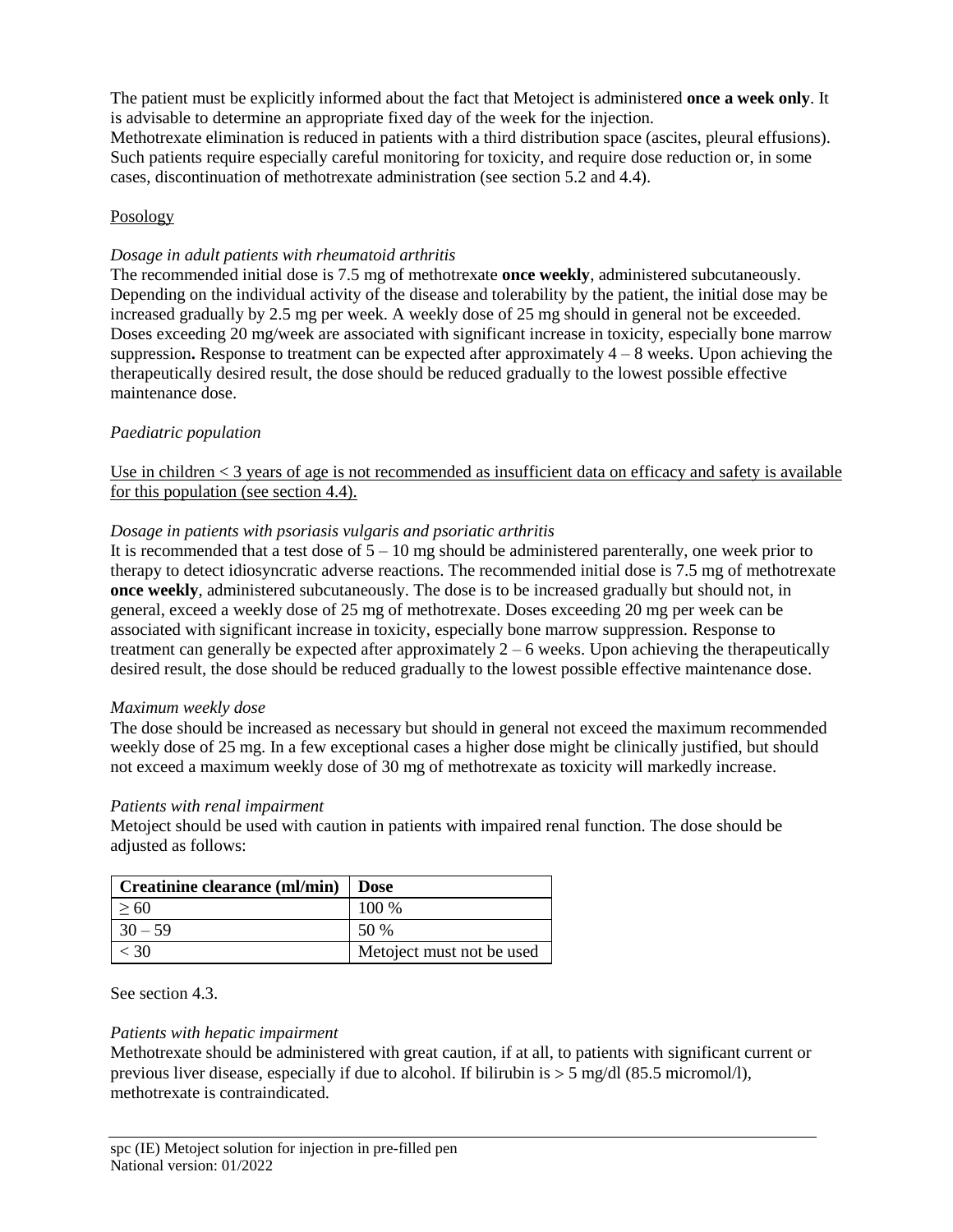For the full list of contraindications, see section 4.3.

## *Use in elderly patients*

Dose reduction should be considered in elderly patients due to reduced liver and kidney function as well as lower folate reserves which occur with increased age.

## *Use in patient with a third distribution space (pleural effusions, ascites)*

As the half-life of methotrexate can be prolonged to 4 times the normal length in patients who possess a third distribution space dose reduction or, in some cases, discontinuation of methotrexate administration may be required (see section 5.2 and 4.4).

## Method of administration

The medicinal product is for single use only. Metoject solution for injection in pre-filled pen can only be given by subcutaneous route.

The overall duration of the treatment is decided by the physician.

# **Instructions for subcutaneous use**

The most appropriate zones for the injection are:

- upper thighs,
- abdomen except around the navel.
- 1. Clean the area of and around the chosen injection site (e.g. with soap and water).
- 2. Pull the cap straight off.
- 3. Build a skin fold by gently squeezing the area at the injection site.
- 4. The fold must be held pinched until Metoject is removed from the skin after the injection.
- 5. Push Metoject firmly into the skin at a 90 degree angle in order to unlock the button. Then press the button (a click indicates the start of injection).
- 6. Do not remove Metoject from the skin before the end of the injection to avoid incomplete injection. This can take up to 5 seconds.
- 7. Remove Metoject from the skin at the same 90 degree angle.
- 8. The protective shield automatically moves into place over the needle and is then locked.

Please note that all of the contents have to be used.

## Note:

If changing the oral application to parenteral administration a reduction of the dose may be required due to the variable bioavailability of methotrexate after oral administration.

Folic acid supplementation may be considered according to current treatment guidelines.

# **4.3 Contraindications**

Metoject is contraindicated in the case of

- hypersensitivity to the active substance or to any of the excipients listed in section 6.1,
- severe liver impairment (see section 4.2),
- alcohol abuse,
- severe renal impairment (creatinine clearance less than 30 ml/min., see section 4.2 and section 4.4),
- pre-existing blood dyscrasias, such as bone marrow hypoplasia, leukopenia, thrombocytopenia, or significant anaemia,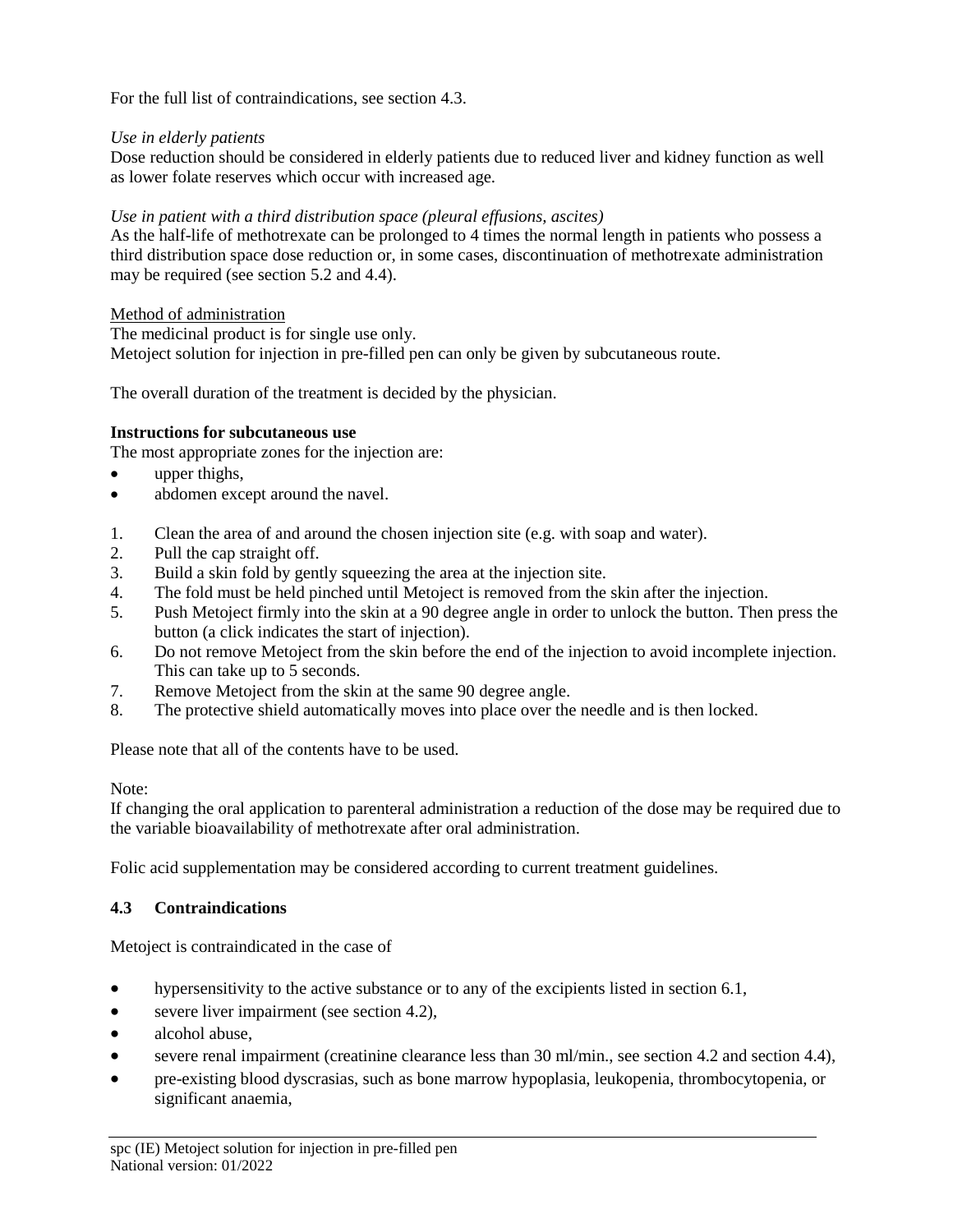- serious, acute or chronic infections such as tuberculosis, HIV or other immunodeficiency syndromes,
- ulcers of the oral cavity and known active gastrointestinal ulcer disease,
- pregnancy, breast-feeding (see section 4.6),
- concurrent vaccination with live vaccines.

# **4.4 Special warnings and precautions for use**

Patients must be clearly informed that the therapy has to be administered **once a week**, not every day. Patients undergoing therapy should be subject to appropriate supervision so that signs of possible toxic effects or adverse reactions may be detected and evaluated with minimal delay. Therefore treatment with methotrexate should only be initiated and supervised by physicians whose knowledge and experience includes the use of antimetabolite therapy. Because of the possibility of severe or even fatal toxic reactions, the patient should be fully informed by the physician of the risks involved and the recommended safety measures.

# **Recommended examinations and safety measures**

*Before beginning or reinstituting methotrexate therapy after a rest period* Complete blood count with differential blood count and platelets, liver enzymes, bilirubin, serum albumin, chest x-ray and renal function tests. If clinically indicated, exclude tuberculosis and hepatitis.

*During therapy (at least once a month during the first six months and every three months thereafter)* An increased monitoring frequency should be considered also when the dose is increased.

- 1. Examination of the mouth and throat for **mucosal changes**
- 2. **Complete blood count** with differential blood count and platelets. Haemopoietic suppression caused by methotrexate may occur abruptly and with apparently safe dosages. Any profound drop in white-cell or platelet counts indicates immediate withdrawal of the medicinal product and appropriate supportive therapy. Patients should be advised to report all signs and symptoms suggestive of infection. Patients taking simultaneous administration of haematotoxic medicinal products (e.g. leflunomide) should be monitored closely with blood count and platelets.
- 3. **Liver function tests**: Treatment should not be initiated or should be discontinued if there are persistent or significant abnormalities in liver function tests, other non-invasive investigations of hepatic fibrosis, or liver biopsies.

Temporary increases in transaminases to two or three times the upper limit of normal have been reported in patients at a frequency of  $13 - 20$ %. Persistent elevation of liver enzymes and/or decrease in serum albumin may be indicative for severe hepatotoxicity. In the event of a persistent increase in liver enzymes, consideration should be given to reducing the dose or discontinuing therapy.

Histological changes, fibrosis and more rarely liver cirrhosis may not be preceded by abnormal liver function tests. There are instances in cirrhosis where transaminases are normal. Therefore, noninvasive diagnostic methods for monitoring of liver condition should be considered, in addition to liver function tests. Liver biopsy should be considered on an individual basis taking into account the patient's comorbidities, medical history and the risks related to biopsy. Risk factors for hepatotoxicity include excessive prior alcohol consumption, persistent elevation of liver enzymes, history of liver disease, family history of hereditary liver disorders, diabetes mellitus, obesity and previous contact with hepatotoxic drugs or chemicals and prolonged methotrexate treatment.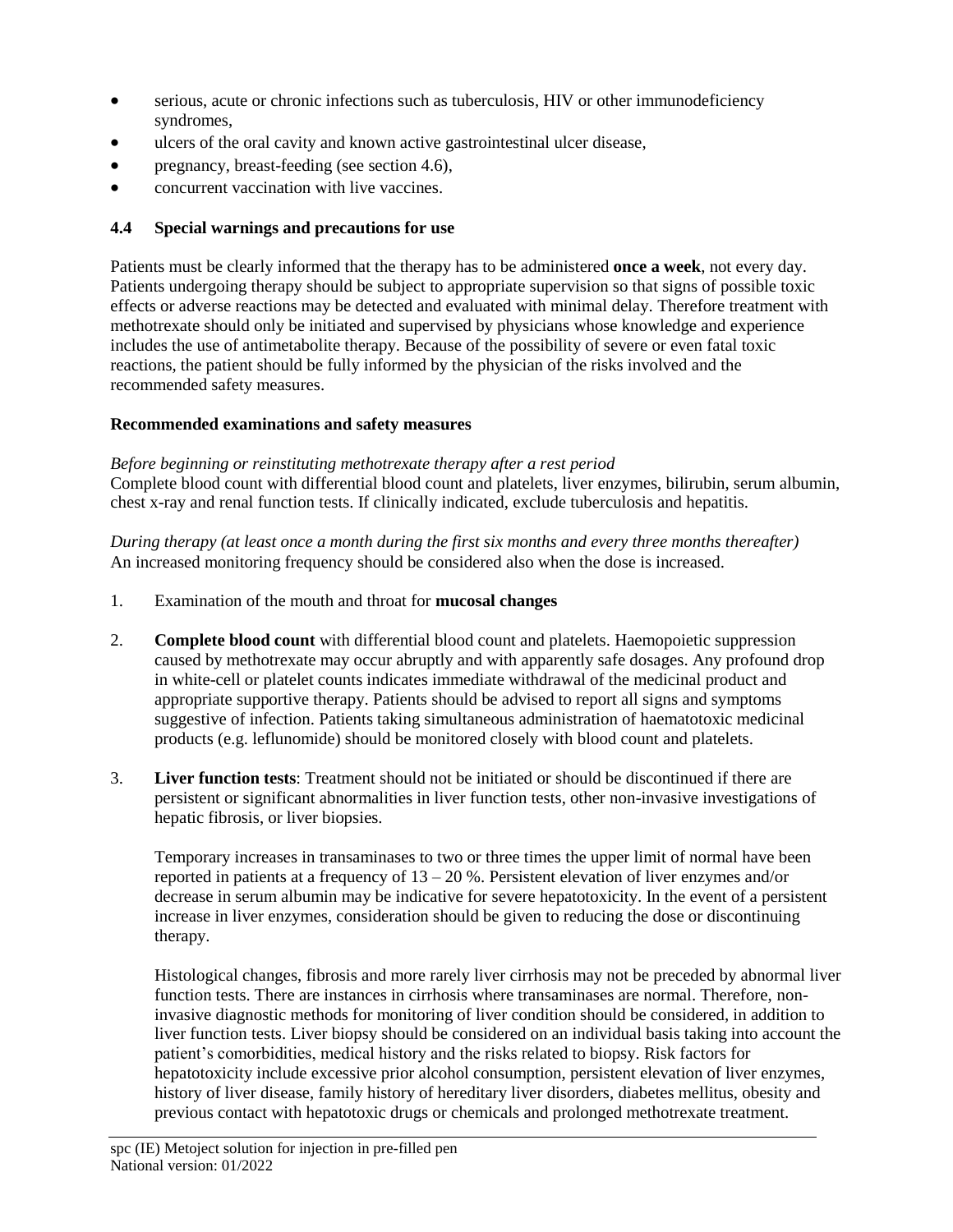Additional hepatotoxic medicinal products should not be given during treatment with methotrexate *unless clearly necessary*. Alcohol consumption should be avoided (see sections 4.3 and 4.5). Closer monitoring of liver enzymes should be undertaken in patients concomitantly taking other hepatotoxic medicinal products.

Increased caution should be exercised in patients with insulin-dependent diabetes mellitus, as during methotrexate therapy, liver cirrhosis developed in isolated cases without any elevation of transaminases.

4. **Renal function** should be monitored by renal function tests and urine analysis (see sections 4.2 and 4.3).

As methotrexate is eliminated mainly by renal route, increased serum concentrations are to be expected in the case of renal impairment, which may result in severe undesirable effects. Where renal function may be compromised (e.g. in the elderly), monitoring should take place more frequently. This applies in particular, when medicinal products are administered concomitantly that affect the elimination of methotrexate, cause kidney damage (e.g. non-steroidal anti-inflammatory medicinal products) or can potentially lead to impairment of blood formation. Dehydration may also intensify the toxicity of methotrexate.

5. Assessment of **respiratory system**: Alertness for symptoms of lung function impairment and, if necessary lung function test. Pulmonary affection requires a quick diagnosis and discontinuation of methotrexate. Pulmonary symptoms (especially a dry, non-productive cough) or a non-specific pneumonitis occurring during methotrexate therapy may be indicative of a potentially dangerous lesion and require interruption of treatment and careful investigation. Acute or chronic interstitial pneumonitis, often associated with blood eosinophilia, may occur and deaths have been reported. Although clinically variable, the typical patient with methotrexate-induced lung disease presents with fever, cough, dyspnoea, hypoxemia, and an infiltrate on chest X-ray, infection needs to be excluded. This lesion can occur at all doses.

In addition, pulmonary alveolar haemorrhage has been reported with methotrexate used in rheumatologic and related indications. This event may also be associated with vasculitis and other comorbidities. Prompt investigations should be considered when pulmonary alveolar haemorrhage is suspected to confirm the diagnosis.

6. Methotrexate may, due to its effect on the **immune system**, impair the response to vaccination results and affect the result of immunological tests. Particular caution is also needed in the presence of inactive, chronic infections (e.g. herpes zoster, tuberculosis, hepatitis B or C) for reasons of eventual activation. Vaccination using live vaccines must not be carried out under methotrexate therapy.

Malignant lymphomas may occur in patients receiving low dose methotrexate, in which case therapy must be discontinued. Failure of the lymphoma to show signs of spontaneous regression requires the initiation of cytotoxic therapy.

Concomitant administration of folate antagonists such as trimethoprim/sulpha-methoxazole has been reported to cause an acute megaloblastic pancytopenia in rare instances.

Radiation-induced dermatitis and sun-burn can reappear under methotrexate therapy (recall-reaction). Psoriatic lesions can exacerbate during UV-irradiation and simultaneous administration of methotrexate.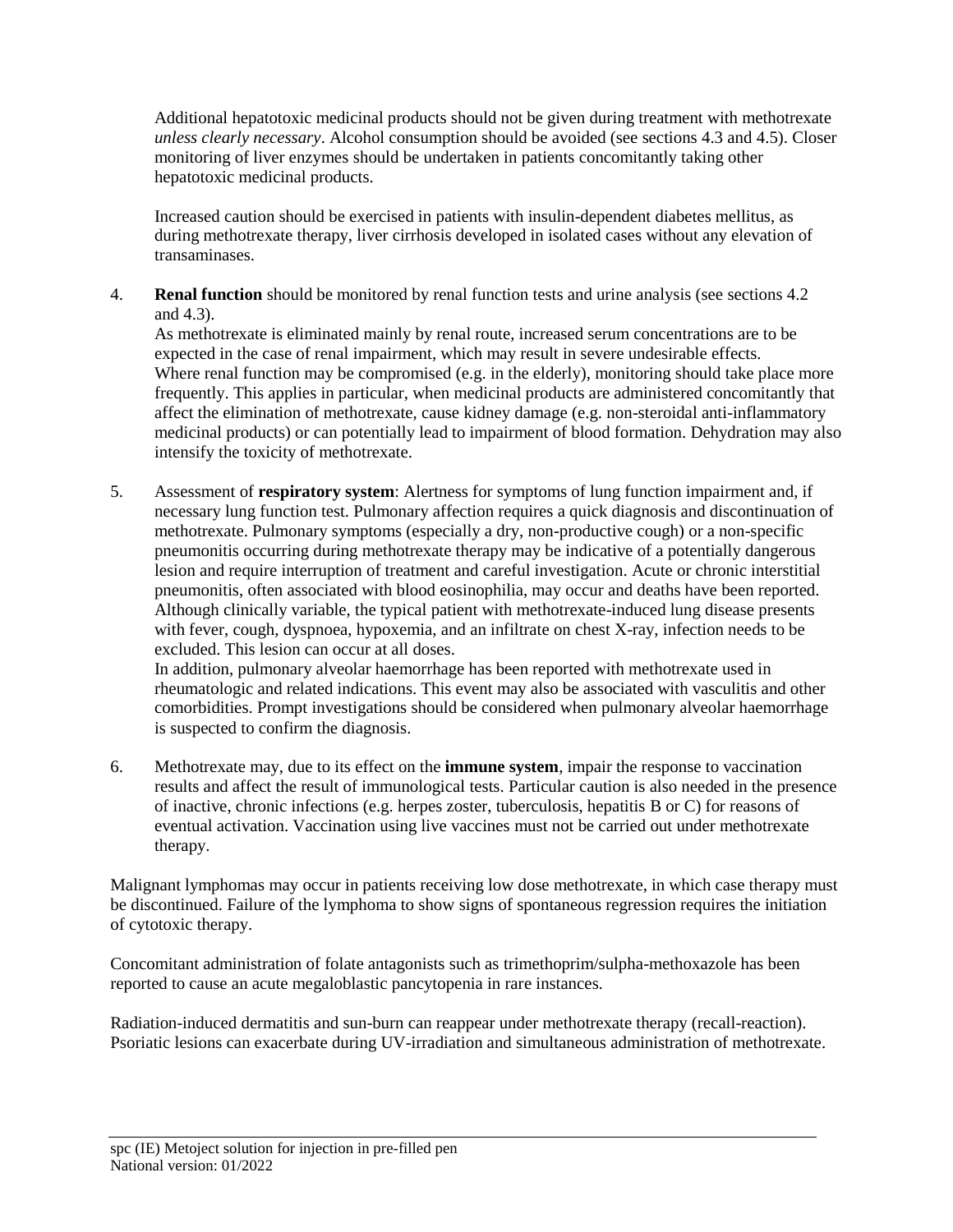Methotrexate elimination is reduced in patients with a third distribution space (ascites, pleural effusions). Such patients require especially careful monitoring for toxicity, and require dose reduction or, in some cases, discontinuation of methotrexate administration. Pleural effusions and ascites should be drained prior to initiation of methotrexate treatment (see section 5.2).

Diarrhoea and ulcerative stomatitis can be toxic effects and require interruption of therapy, otherwise haemorrhagic enteritis and death from intestinal perforation may occur.

Vitamin preparations or other products containing folic acid, folinic acid or their derivatives may decrease the effectiveness of methotrexate.

For the treatment of psoriasis, methotrexate should be restricted to severe recalcitrant, disabling psoriasis which is not adequately responsive to other forms of therapy, but only when the diagnosis has been established by biopsy and/or after dermatological consultation.

Encephalopathy/leukoencephalopathy have been reported in oncologic patients receiving methotrexate therapy and cannot be excluded for methotrexate therapy in non-oncologic indications.

## Progressive multifocal leukoencephalopathy (PML)

Cases of progressive multifocal leukoencephalopathy (PML) have been reported in patients receiving methotrexate, mostly in combination with other immunosuppressive medication. PML can be fatal and should be considered in the differential diagnosis in immunosuppressed patients with new onset or worsening neurological symptoms.

#### **Fertility and reproduction**

### Fertility

Methotrexate has been reported to cause oligospermia, menstrual dysfunction and amenorrhoea in humans, during and for a short period after cessation of therapy, and to cause impaired fertility, affecting spermatogenesis and oogenesis during the period of its administration - effects that appear to be reversible on discontinuing therapy.

## Teratogenicity – Reproductive risk

Methotrexate causes embryotoxicity, abortion and foetal defects in humans. Therefore, the possible risks of effects on reproduction, pregnancy loss and congenital malformations should be discussed with female patients of childbearing potential (see section 4.6). The absence of pregnancy must be confirmed before Metoject is used. If women of a sexually mature age are treated, effective contraception must be performed during treatment and for at least six months after. For contraception advice for men see section 4.6.

#### Sodium

This medicinal product contains less than 1 mmol sodium (23 mg) per dose, i.e. essentially "sodium-free".

## Paediatric population

Use in children < 3 years of age is not recommended as insufficient data on efficacy and safety is available for this population (see section 4.2).

## **4.5 Interaction with other medicinal products and other forms of interaction**

## Nitrous oxide

The use of nitrous oxide potentiates the effect of methotrexate on folate metabolism, yielding increased toxicity such as severe, unpredictable myelosuppression, and stomatitis. Whilst this effect can be reduced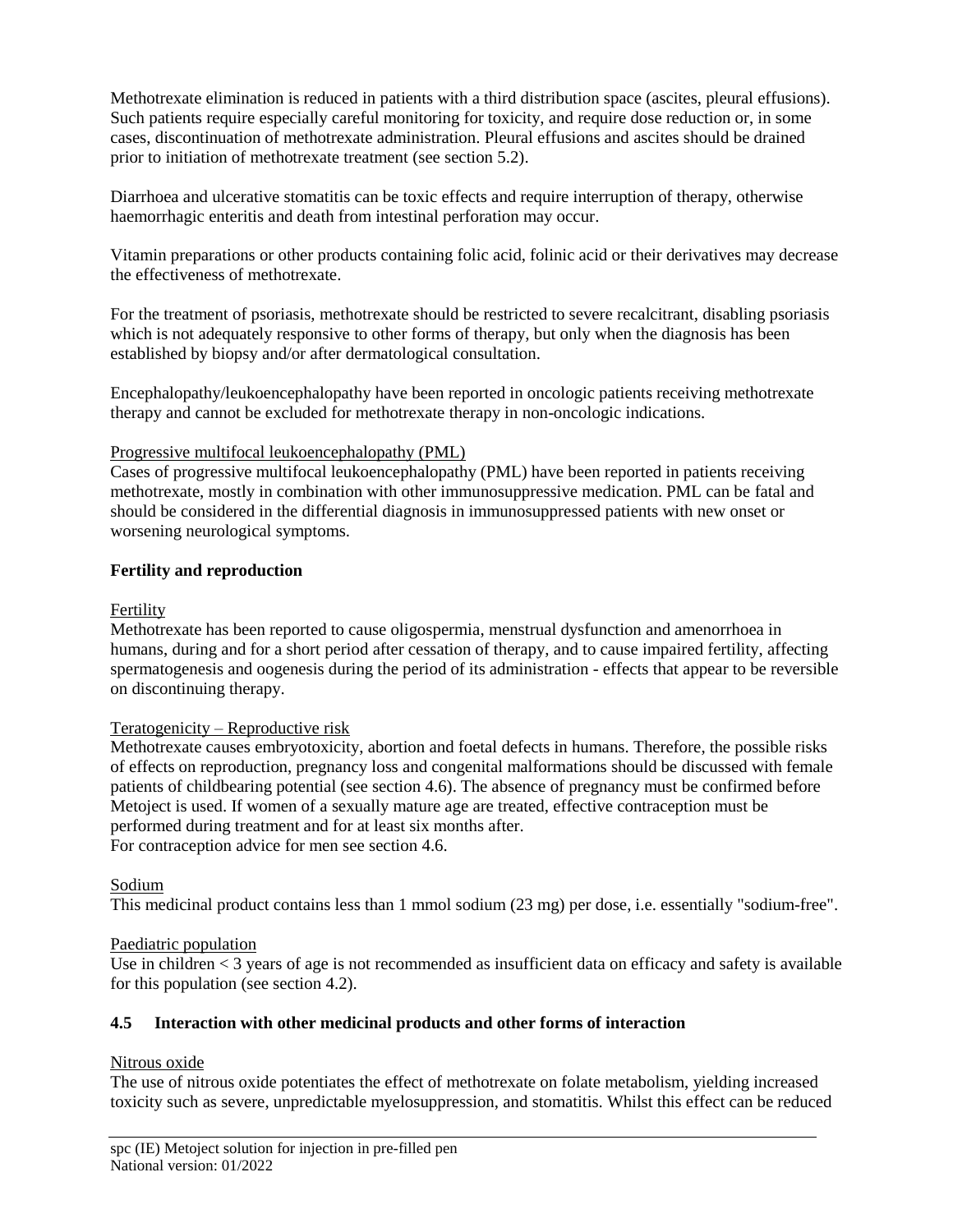by administering calcium folinate, the concomitant use of nitrous oxide and methotrexate should be avoided.

## Alcohol, hepatotoxic medicinal products, haematotoxic medicinal products

The probability of methotrexate exhibiting a hepatotoxic effect is increased by regular alcohol consumption and when other hepatotoxic medicinal products are taken at the same time (see section 4.4). Patients taking other hepatotoxic medicinal products concomitantly (e.g. leflunomide) should be monitored with special care. The same should be taken into account with the simultaneous administration of haematotoxic medicinal products (e.g. leflunomide, azathioprine, retinoids, sulfasalazine). The incidence of pancytopenia and hepatotoxicity can be increased when leflunomide is combined with methotrexate.

Combined treatment with methotrexate and retinoids like acitretin or etretinate increases the risk of hepatotoxicity.

## Oral antibiotics

Oral antibiotics like tetracyclines, chloramphenicol, and non-absorbable broad-spectrum antibiotics can interfere with the enterohepatic circulation, by inhibition of the intestinal flora or suppression of the bacterial metabolism.

## Antibiotics

Antibiotics, like penicillines, glycopeptides, sulfonamides, ciprofloxacin and cefalotin can, in individual cases, reduce the renal clearance of methotrexate, so that increased serum concentrations of methotrexate with simultaneous haematological and gastro-intestinal toxicity may occur.

#### Medicinal products with high plasma protein binding

Methotrexate is plasma protein bound and may be displaced by other protein bound medicinal products such as salicylates, hypoglycaemics, diuretics, sulphonamides, diphenylhydantoins, tetracyclines, chloramphenicol and p-aminobenzoic acid, and the acidic anti-inflammatory agents, which can lead to increased toxicity when used concurrently.

#### Probenecid, weak organic acids, pyrazoles and non-steroidal anti-inflammatory agents

Probenecid, weak organic acids such as loop diuretics, and pyrazoles (phenylbutazone) can reduce the elimination of methotrexate and higher serum concentrations may be assumed inducing higher haematological toxicity. There is also a possibility of increased toxicity when low-dose methotrexate and non-steroidal anti-inflammatory medicinal products or salicylates are combined.

## Medicinal products with adverse reactions on the bone marrow

In the case of medication with medicinal products which may have adverse reactions on the bone marrow (e.g. sulphonamides, trimethoprim-sulphamethoxazole, chloramphenicol, pyrimethamine); attention should be paid to the possibility of pronounced impairment of blood formation.

## Medicinal products which cause folate deficiency

The concomitant administration of products which cause folate deficiency (e.g. sulphonamides, trimethoprim-sulphamethoxazole) can lead to increased methotrexate toxicity. Particular care is therefore advisable in the presence of existing folic acid deficiency.

#### Products containing folic acid or folinic acid

Vitamin preparations or other products containing folic acid, folinic acid or their derivatives may decrease the effectiveness of methotrexate.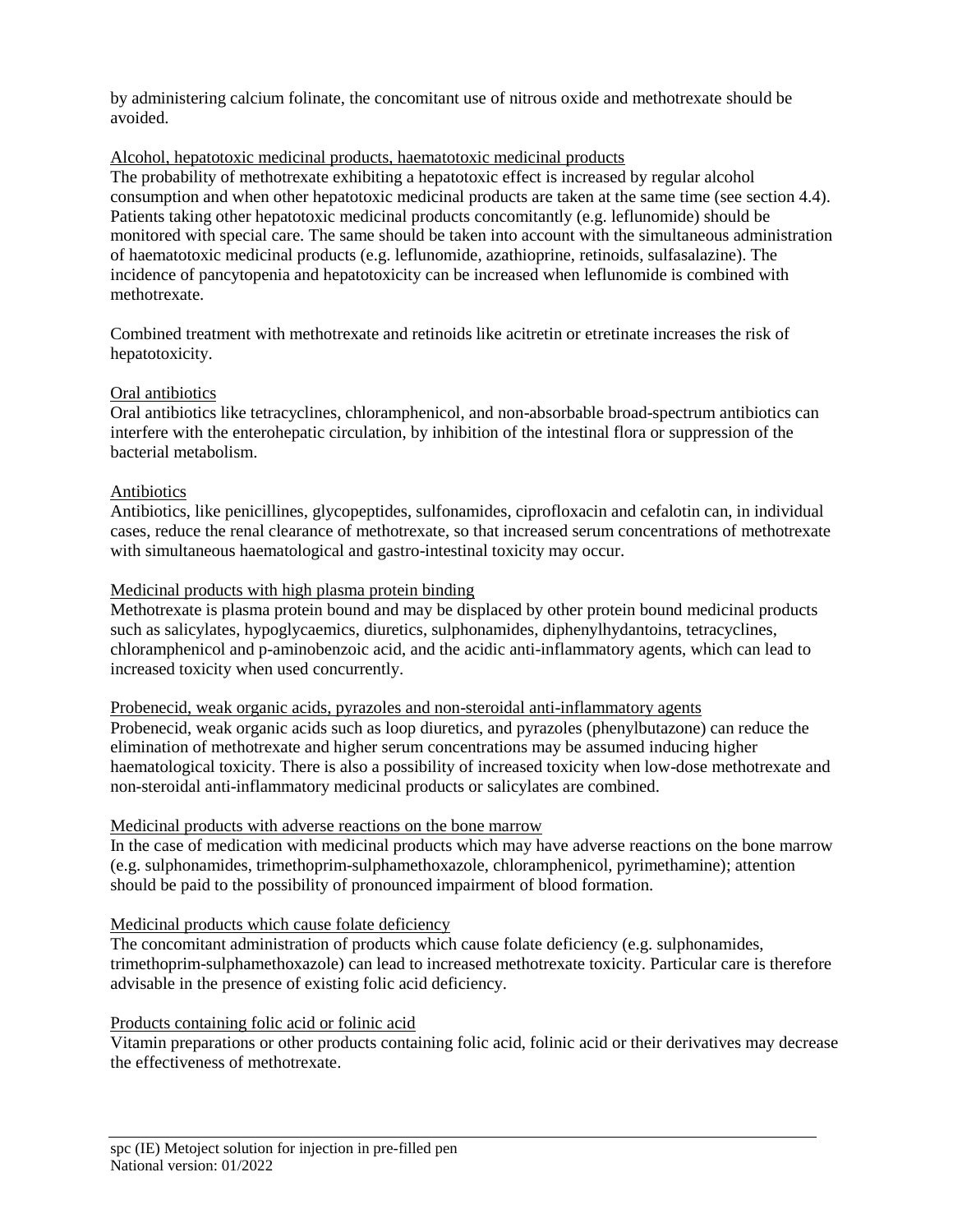## Other antirheumatic medicinal products

An increase in the toxic effects of methotrexate is, in general, not to be expected when Metoject is administered simultaneously with other antirheumatic medicinal products (e.g. gold compounds, penicillamine, hydroxychloroquine, sulfasalazine, azathioprin, cyclosporin).

### Sulfasalazine

Although the combination of methotrexate and sulfasalazine can cause an increase in efficacy of methotrexate and as a result more undesirable effects due to the inhibition of folic acid synthesis through sulfasalazine, such undesirable effects have only been observed in rare individual cases in the course of several studies.

#### Mercaptopurine

Methotrexate increases the plasma levels of mercaptopurine. The combination of methotrexate and mercaptopurine may therefore require dose adjustment.

#### Proton-pump inhibitors

A concomitant administration of proton-pump inhibitors like omeprazole or pantoprazole can lead to interactions: Concomitant administration of methotrexate and omeprazole has led to delayed renal elimination of methotrexate. In combination with pantoprazole inhibited renal elimination of the metabolite 7-hydroxymethotrexate with myalgia and shivering was reported in one case.

## Theophylline

Methotrexate may decrease the clearance of theophylline; theophylline levels should be monitored when used concurrently with methotrexate.

#### Caffeine- or theophylline-containing beverages

An excessive consumption of caffeine- or theophylline-containing beverages (coffee, caffeine-containing soft drinks, black tea) should be avoided during methotrexate therapy.

## **4.6 Fertility, pregnancy and lactation**

#### Women of childbearing potential/Contraception in females

Women must not get pregnant during methotrexate therapy, and effective contraception must be used during treatment with methotrexate and at least 6 months thereafter (see section 4.4). Prior to initiating therapy, women of childbearing potential must be informed of the risk of malformations associated with methotrexate and any existing pregnancy must be excluded with certainty by taking appropriate measures, e.g. a pregnancy test. During treatment pregnancy tests should be repeated as clinically required (e.g. after any gap of contraception). Female patients of reproductive potential must be counselled regarding pregnancy prevention and planning.

#### Contraception in males

It is not known if methotrexate is present in semen. Methotrexate has been shown to be genotoxic in animal studies, such that the risk of genotoxic effects on sperm cells cannot completely be excluded. Limited clinical evidence does not indicate an increased risk of malformations or miscarriage following paternal exposure to low-dose methotrexate (less than 30 mg/week). For higher doses, there is insufficient data to estimate the risks of malformations or miscarriage following paternal exposure.

As precautionary measures, sexually active male patients or their female partners are recommended to use reliable contraception during treatment of the male patient and for at least 6 months after cessation of methotrexate. Men should not donate semen during therapy or for 6 months following discontinuation of methotrexate.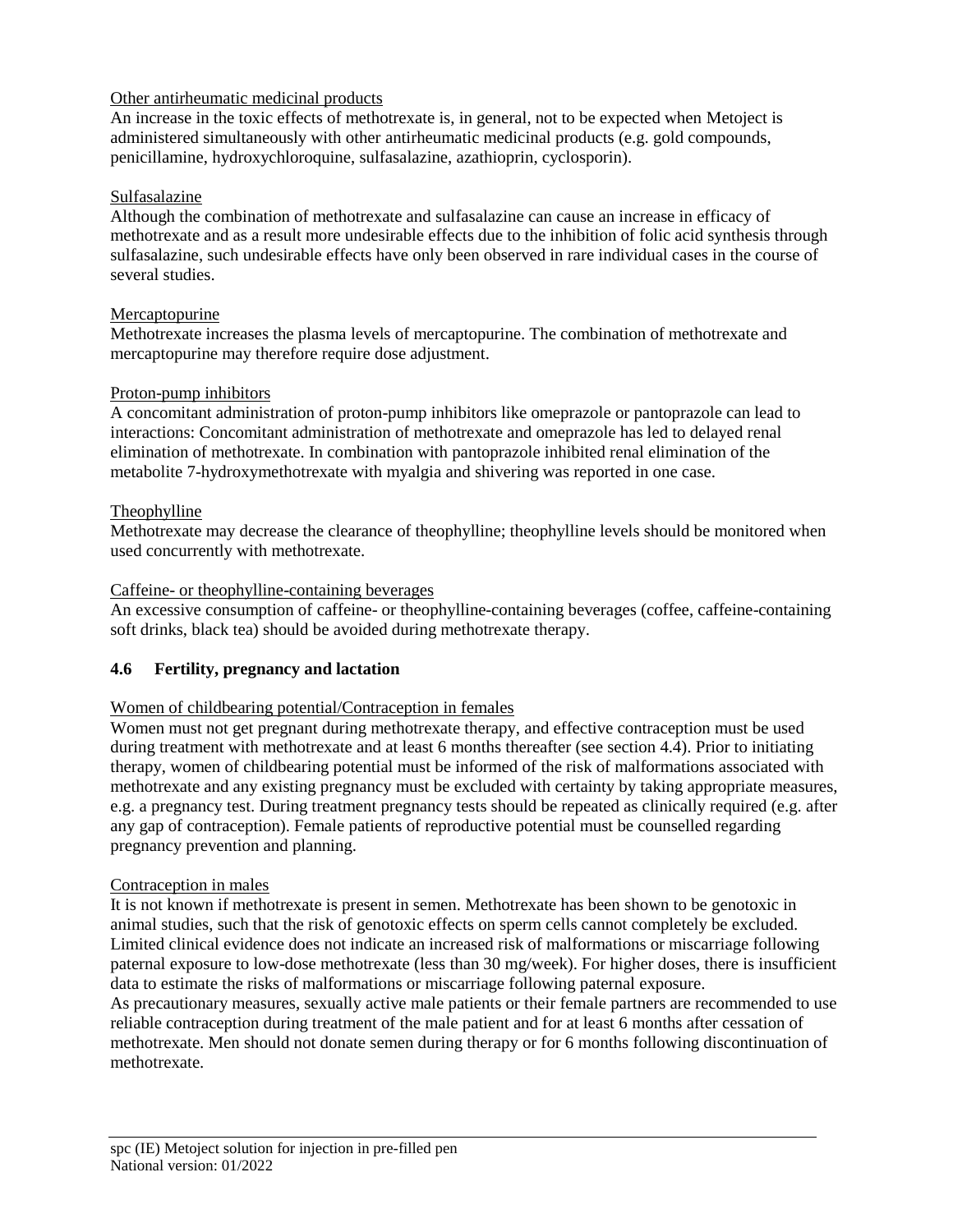## Pregnancy

Methotrexate is contraindicated during pregnancy in non-oncological indications (see section 4.3). If pregnancy occurs during treatment with methotrexate and up to six months thereafter, medical advice should be given regarding the risk of harmful effects on the child associated with treatment and ultrasonography examinations should be performed to confirm normal foetal development. In animal studies, methotrexate has shown reproductive toxicity, especially during the first trimester (see section 5.3). Methotrexate has been shown to be teratogenic to humans; it has been reported to cause foetal death, miscarriages and/or congenital abnormalities (e.g. craniofacial, cardiovascular, central nervous system and extremity-related).

Methotrexate is a powerful human teratogen, with an increased risk of spontaneous abortions, intrauterine growth restriction and congenital malformations in case of exposure during pregnancy.

- Spontaneous abortions have been reported in 42.5 % of pregnant women exposed to low-dose methotrexate treatment (less than 30 mg/week), compared to a reported rate of 22.5 % in disease-matched patients treated with drugs other than methotrexate.
- Major birth defects occurred in 6.6 % of live births in women exposed to low-dose methotrexate treatment (less than 30 mg/week) during pregnancy, compared to approximately 4 % of live births in disease-matched patients treated with drugs other than methotrexate.

Insufficient data is available for methotrexate exposure during pregnancy higher than 30 mg/week, but higher rates of spontaneous abortions and congenital malformations are expected. When methotrexate was discontinued prior to conception, normal pregnancies have been reported.

## Breast-feeding

Methotrexate is excreted in human milk. Because of the potential for serious adverse reactions in breast fed infants, methotrexate is contraindicated during breast-feeding (see section 4.3). Therefore breastfeeding must be discontinued prior and during administration.

# Fertility

Methotrexate affects spermatogenesis and oogenesis and may decrease fertility. In humans, methotrexate has been reported to cause oligospermia, menstrual dysfunction and amenorrhoea. These effects appear to be reversible after discontinuation of therapy in most cases.

## **4.7 Effects on ability to drive and use machines**

Central nervous symptoms such as tiredness and dizziness can occur during treatment, Metoject has minor or moderate influence on the ability to drive and use machines.

# **4.8 Undesirable effects**

## Summary of the safety profile

Most serious adverse reactions of methotrexate include bone marrow suppression, pulmonary toxicity, hepatotoxicity, renal toxicity, neurotoxicity, thromboembolic events, anaphylactic shock and Stevens-Johnson syndrome.

Most frequently (very common) observed adverse reactions of methotrexate include gastrointestinal disorders e.g. stomatitis, dyspepsia, abdominal pain, nausea, loss of appetite and abnormal liver function tests e.g. increased ALAT, ASAT, bilirubin, alkaline phosphatase. Other frequently (common) occurring adverse reactions are leukopenia, anaemia, thrombopenia, headache, tiredness, drowsiness, pneumonia, interstitial alveolitis/pneumonitis often associated with eosinophilia, oral ulcers, diarrhoea, exanthema, erythema and pruritus.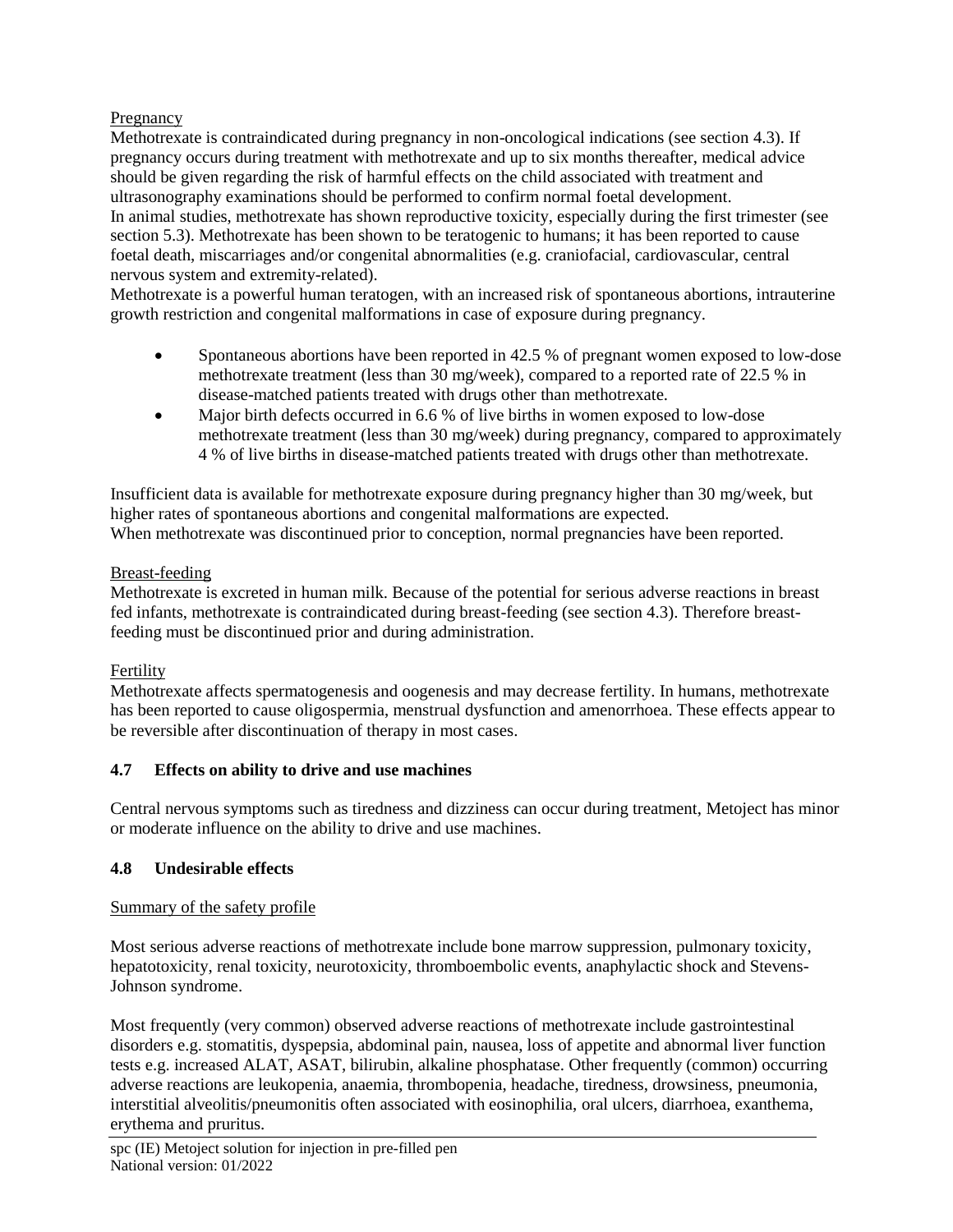#### Tabulated list of adverse reactions

The most relevant undesirable effects are suppression of the haematopoietic system and gastrointestinal disorders.

The following headings are used to organise the undesirable effects in order of frequency: Very common ( $\geq 1/10$ ), common ( $\geq 1/100$  to < 1/10), uncommon ( $\geq 1/1,000$  to < 1/100), rare ( $\geq 1/10,000$ to  $\langle 1/1,000 \rangle$ , very rare ( $\langle 1/10,000 \rangle$ , not known (cannot be estimated from the available data)

Infections and infestations

Uncommon: Pharyngitis. Rare: Infection (incl. reactivation of inactive chronic infection), sepsis, *Pneumocystis jirovecii* pneumonia, conjunctivitis.

Neoplasms benign, malignant and unspecified (including cysts and polyps) Very rare: Lymphoma (see "description" below).

Blood and lymphatic system disorders Common: Leukopenia, anaemia, thrombopenia. Uncommon: Pancytopenia. Very rare: Agranulocytosis, severe courses of bone marrow depression, lymphoproliferative disorders (see "description" below). Not known: Eosinophilia

Immune system disorders Rare: Allergic reactions, anaphylactic shock, hypogammaglobulinaemia.

Metabolism and nutrition disorders Uncommon: Precipitation of diabetes mellitus.

Psychiatric disorders Uncommon: Depression, confusion. Rare: Mood alterations.

Nervous system disorders Common: Headache, tiredness, drowsiness. Uncommon: Dizziness. Very rare: Pain, muscular asthenia or paraesthesia/hypoaesthesia, changes in sense of taste (metallic taste), convulsions, meningism, acute aseptic meningitis, paralysis. Not known: Encephalopathy/leukoencephalopathy.

Eye disorders Rare: Visual disturbances. Very rare: Impaired vision, Retinopathy.

Cardiac disorders Rare: Pericarditis, pericardial effusion, pericardial tamponade.

Vascular disorders Rare: Hypotension, thromboembolic events.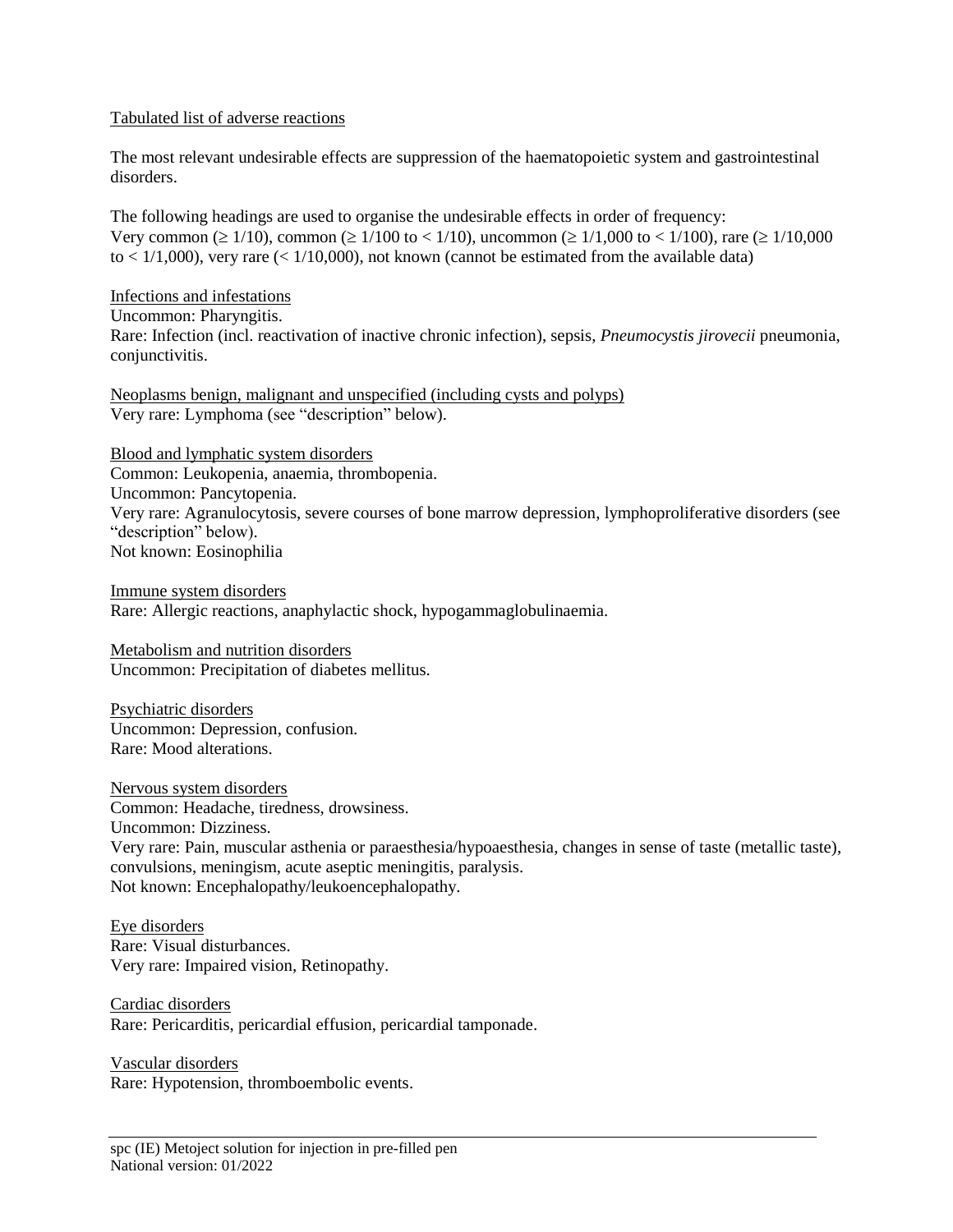Respiratory, thoracic and mediastinal disorders

Common: Pneumonia, interstitial alveolitis/pneumonitis often associated with eosinophilia. Symptoms indicating potentially severe lung injury (interstitial pneumonitis) are: dry, not productive cough, short of breath and fever.

Rare: Pulmonary fibrosis, shortness of breath and bronchial asthma, pleural effusion. Not known: Epistaxis, pulmonary alveolar haemorrhage.

#### Gastrointestinal disorders

Very common: Stomatitis, dyspepsia, nausea, loss of appetite, abdominal pain.

Common: Oral ulcers, diarrhoea.

Uncommon: Gastrointestinal ulcers and bleeding, enteritis, vomiting, pancreatitis.

Rare: Gingivitis.

Very rare: Haematemesis, haematorrhea, toxic megacolon.

#### Hepatobiliary disorders (see section 4.4)

Very common: Abnormal liver function tests (increased ALAT, ASAT, alkaline phosphatase and bilirubin).

Uncommon: Cirrhosis, fibrosis and fatty degeneration of the liver, decrease in serum albumin. Rare: Acute hepatitis.

Very rare: Hepatic failure.

#### Skin and subcutaneous tissue disorders

Common: Exanthema, erythema, pruritus.

Uncommon: Photosensitisation, loss of hair, increase in rheumatic nodules, skin ulcer, herpes zoster, vasculitis, herpetiform eruptions of the skin, urticaria.

Rare: Increased pigmentation, acne, petechiae, ecchymosis, allergic vasculitis.

Very rare: Stevens-Johnson syndrome, toxic epidermal necrolysis (Lyell's syndrome), increased

pigmentary changes of the nails, acute paronychia, furunculosis, telangiectasia.

Not known: Skin exfoliation/dermatitis exfoliative.

## Musculoskeletal and connective tissue disorders

Uncommon: Arthralgia, myalgia, osteoporosis.

Rare: Stress fracture.

Not known: Osteonecrosis of jaw (secondary to lymphoproliferative disorders).

#### Renal and urinary disorders

Uncommon: Inflammation and ulceration of the urinary bladder, renal impairment, disturbed micturition. Rare: Renal failure, oliguria, anuria, electrolyte disturbances. Not known: Proteinuria.

Reproductive system and breast disorders

Uncommon: Inflammation and ulceration of the vagina.

Very rare: Loss of libido, impotence, gynaecomastia, oligospermia, impaired menstruation, vaginal discharge.

General disorders and administration site conditions Rare: Fever, wound-healing impairment. Not known: Asthenia, injection site necrosis, oedema.

#### Description of selected adverse reactions

The appearance and degree of severity of undesirable effects depends on the dosage level and the frequency of administration. However, as severe undesirable effects can occur even at lower doses, it is indispensable that patients are monitored regularly by the doctor at short intervals.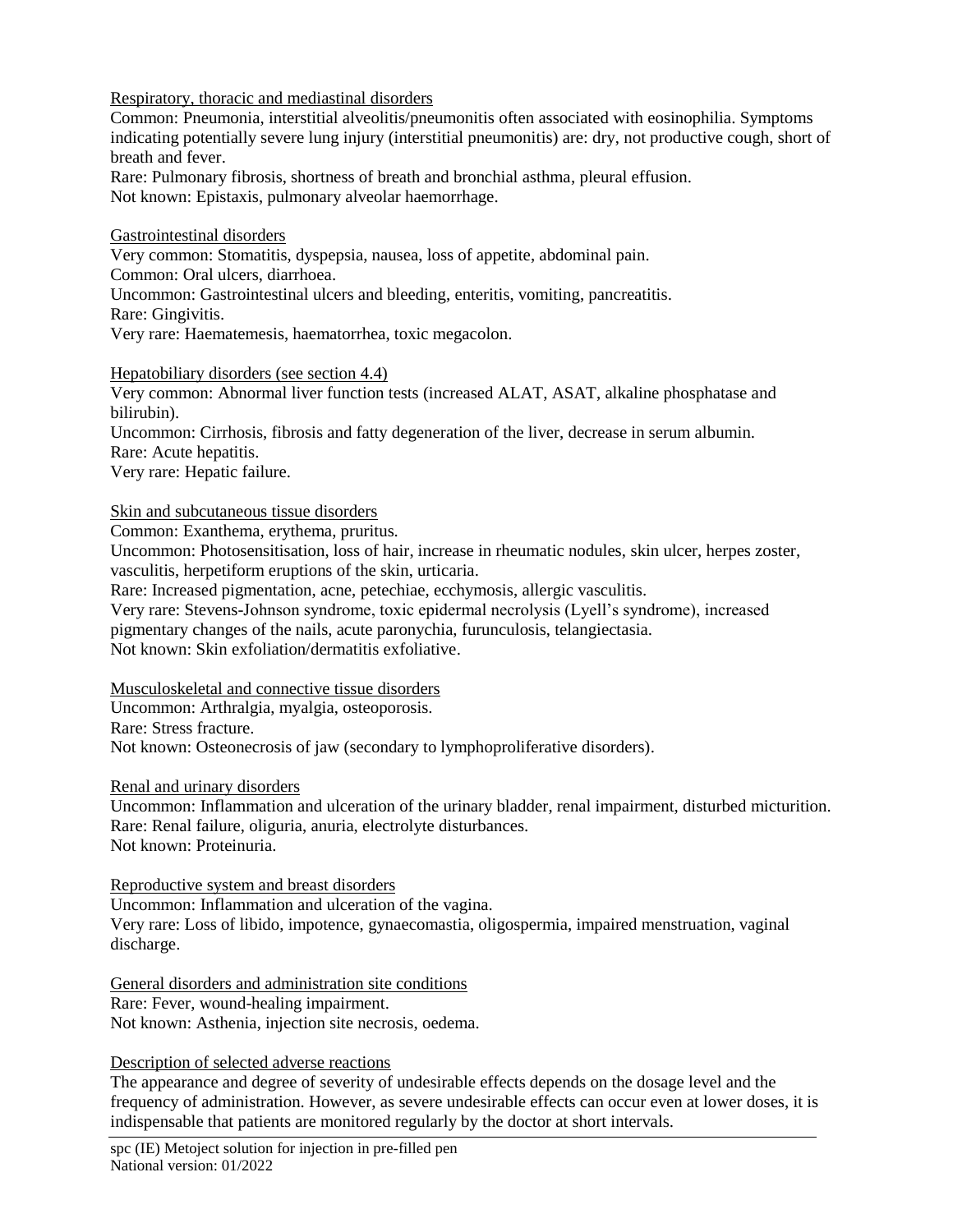Lymphoma/Lymphoproliferative disorders: there have been reports of individual cases of lymphoma and other lymphoproliferative disorders which subsided in a number of cases once treatment with methotrexate had been discontinued.

Subcutaneous application of methotrexate is locally well tolerated. Only mild local skin reactions (such as burning sensations, erythema, swelling, discolouration, pruritus, severe itching, pain) were observed, decreasing during therapy.

Reporting of suspected adverse reactions

Reporting suspected adverse reactions after authorisation of the medicinal product is important. It allows continued monitoring of the benefit/risk balance of the medicinal product. Healthcare professionals are asked to report any suspected adverse reactions via HPRA Pharmacovigilance, Website: [www.hpra.ie.](http://www.hpra.ie/)

# **4.9 Overdose**

a) Symptoms of overdose

Toxicity of methotrexate mainly affects the haematopoietic system.

b) Treatment measures in the case of overdose

Calcium folinate is the specific antidote for neutralising the toxic undesirable effects of methotrexate.

In cases of accidental overdose, a dose of calcium folinate equal to or higher than the offending dose of methotrexate should be administered intravenously or intramuscularly within one hour and dosing continued until the serum levels of methotrexate are below  $10^{-7}$  mol/l.

In cases of massive overdose, hydration and urinary alkalisation may be necessary to prevent precipitation of methotrexate and/or its metabolites in the renal tubules. Neither haemodialysis nor peritoneal dialysis has been shown to improve methotrexate elimination. Effective clearance of methotrexate has been reported with acute, intermittent haemodialysis using a high flux dialyser.

# **5. PHARMACOLOGICAL PROPERTIES**

# **5.1 Pharmacodynamic properties**

Pharmacotherapeutic group: Folic acid analogues ATC code: L01BA01 Antirheumatic medicinal product for the treatment of chronic, inflammatory rheumatic diseases.

Methotrexate is a folic acid antagonist which belongs to the class of cytotoxic agents known as antimetabolites. It acts by the competitive inhibition of the enzyme dihydrofolate reductase and thus inhibits DNA synthesis. It has not yet been clarified, as to whether the efficacy of methotrexate in the management of psoriasis, psoriasis arthritis and chronic polyarthritis, is due to an anti-inflammatory or immunosuppressive effect and to which extent a methotrexate-induced increase in extracellular adenosine concentration at inflamed sites contributes to these effects.

# **5.2 Pharmacokinetic properties**

# Absorption

Following oral administration, methotrexate is absorbed from the gastrointestinal tract. In case of lowdosed administration (dosages between 7.5 mg/m<sup>2</sup> and 80 mg/m<sup>2</sup> body surface area), the mean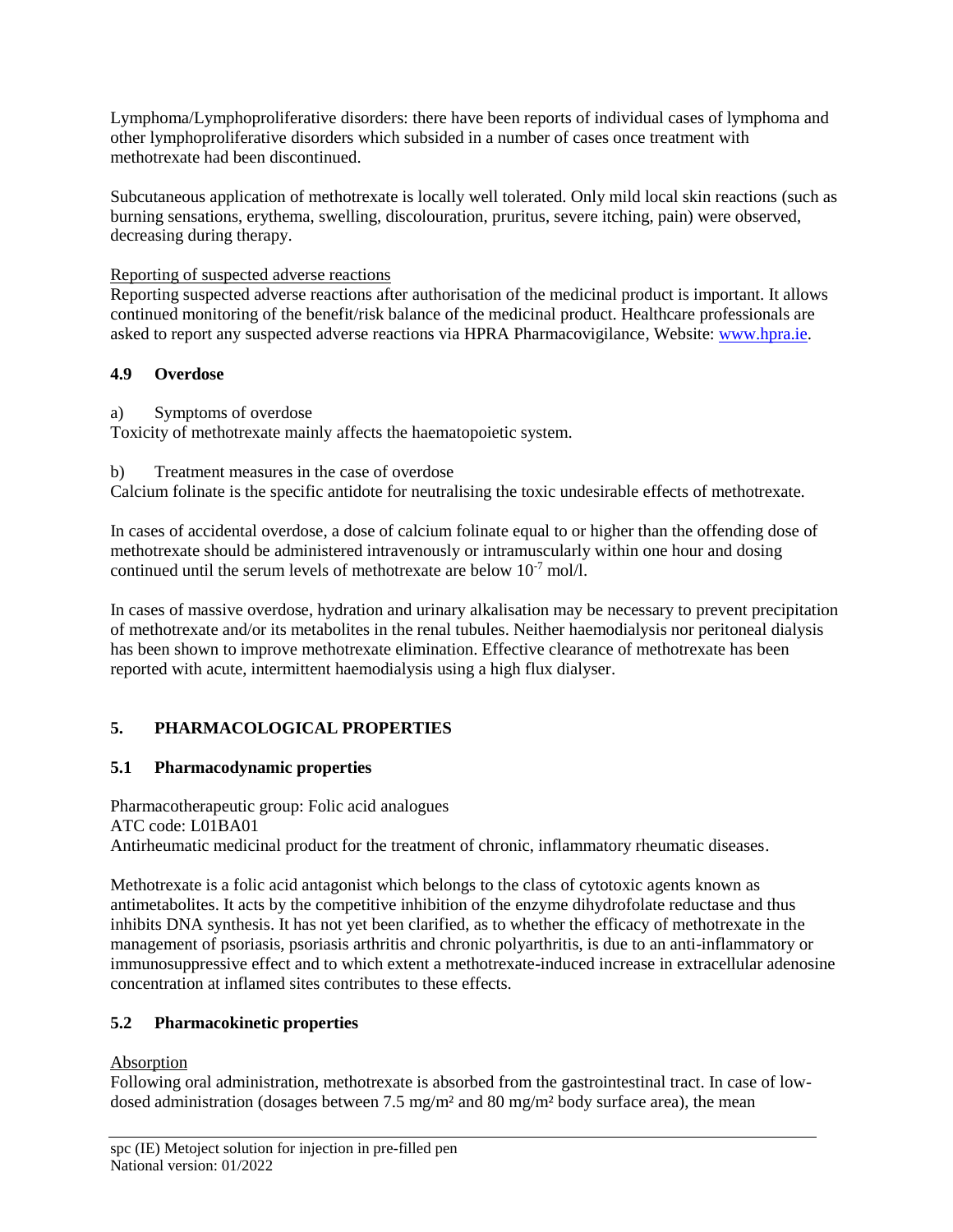bioavailability is approx. 70 %, but considerable inter-individual and intra-individual deviations are possible  $(25 - 100\%)$ . Maximum serum concentrations are achieved after  $1 - 2$  hours.

Bioavailability of subcutaneous, intravenous and intramuscular injection is comparable and nearly 100 %.

## **Distribution**

Approximately 50 % of methotrexate is bound to serum proteins. Upon being distributed into body tissues, high concentrations in the form of polyglutamates are found in the liver, kidneys and spleen in particular, which can be retained for weeks or months. When administered in small doses, methotrexate passes into the cerebrospinal fluid in minimal amounts. The terminal half-life is on average  $6 - 7$  hours and demonstrates considerable variation  $(3 - 17$  hours). The half-life can be prolonged to 4 times the normal length in patients who possess a third distribution space (pleural effusion, ascites).

## Biotransformation

Approx. 10 % of the administered methotrexate dose is metabolised intra-hepatically. The principle metabolite is 7-hydroxymethotrexate.

## Elimination

Excretion takes places, mainly in unchanged form, primarily renal via glomerular filtration and active secretion in the proximal tubulus.

Approx.  $5 - 20$  % methotrexate and  $1 - 5$  % 7-hydroxymethotrexate are eliminated biliary. There is pronounced enterohepatic circulation.

In the case of renal impairment, elimination is delayed significantly. Impaired elimination with regard to hepatic impairment is not known.

## **5.3 Preclinical safety data**

Animal studies show that methotrexate impairs fertility, is embryo- and foetotoxic and teratogenic. Methotrexate is mutagenic *in vivo* and *in vitro*. As conventional carcinogenicity studies have not been performed and data from chronic toxicity studies in rodents are inconsistent, methotrexate is considered **not classifiable** as to its carcinogenicity to humans.

# **6. PHARMACEUTICAL PARTICULARS**

# **6.1 List of excipients**

Sodium chloride Sodium hydroxide (for pH adjustment) Hydrochloric acid (for pH adjustment) Water for injections

# **6.2 Incompatibilities**

In the absence of compatibility studies, this medicinal product must not be mixed with other medicinal products.

# **6.3 Shelf life**

2 years.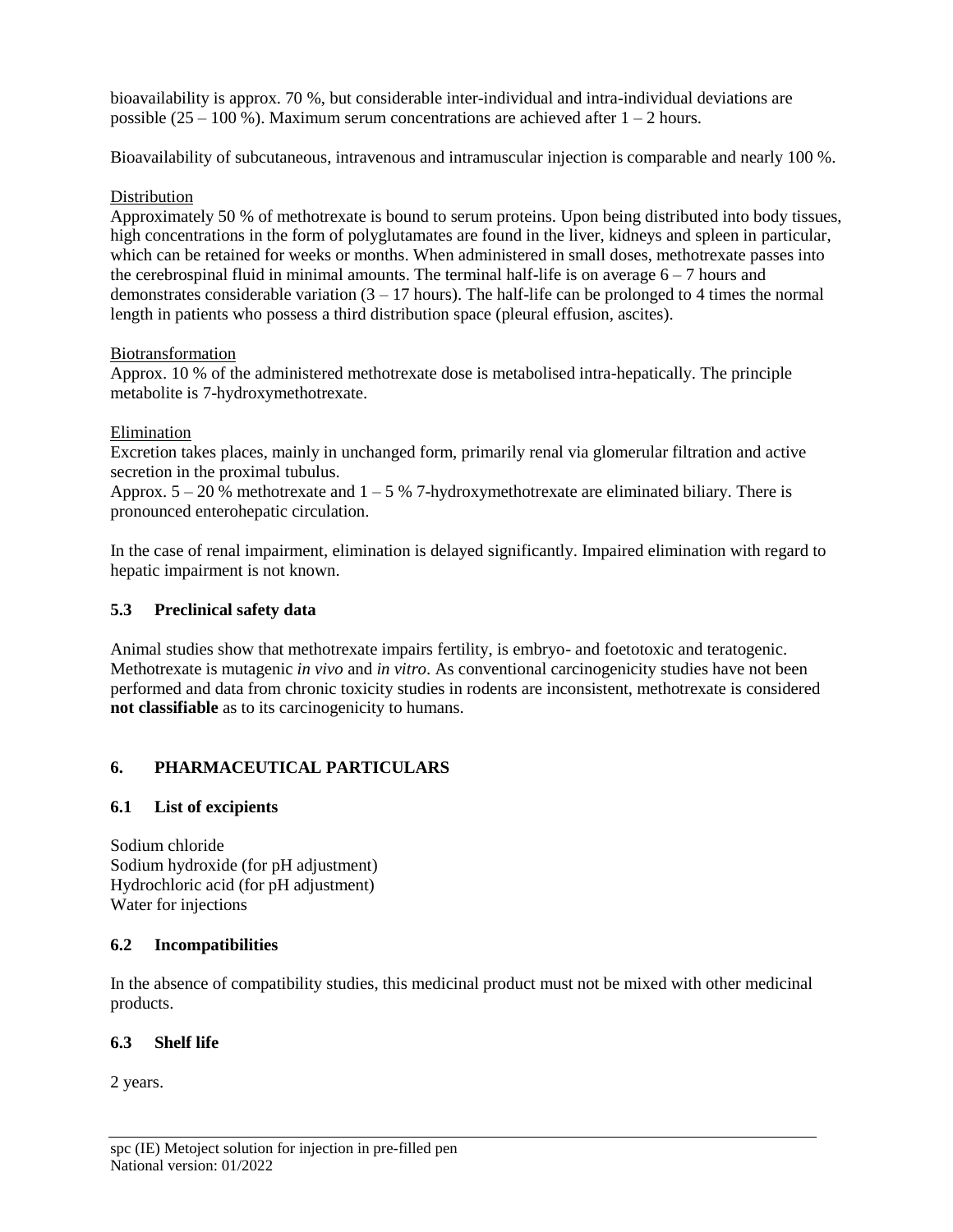## **6.4 Special precautions for storage**

Store below 25 °C. Keep the pre-filled pens in the outer carton in order to protect from light.

## **6.5 Nature and contents of container**

Pre-filled pens containing a colourless pre-filled syringe (glass) with plunger stopper (chlorobutyl rubber) and embedded injection needle. The syringe is externally equipped with the device for self-administration (pen).

Pack sizes:

Pre-filled pens containing 0.15 ml (7.5 mg), 0.2 ml (10 mg), 0.3 ml (15 mg), 0.4 ml (20 mg), 0.5 ml (25 mg) solution are available in packs of 1, 2, 4, 5, 6, 10, 11, 12, 14, 15, and 24 pre-filled pens.

The prefilled syringe within the pen may or may not have graduations on the barrel. These graduations are non-functional.

Not all pack sizes may be marketed.

## **6.6 Special precautions for disposal and other handling**

The manner of handling and disposal must be in accordance with local requirements. Pregnant health care personnel should not handle and/or administer Metoject.

Methotrexate should not come into contact with the skin or mucosa. In the event of contamination, the affected area must be rinsed immediately with ample amount of water.

For single use only.

Any unused medicinal product or waste should be disposed of in accordance with local requirements.

# **7. MARKETING AUTHORISATION HOLDER**

medac Gesellschaft für klinische Spezialpräparate mbH Theaterstr. 6 22880 Wedel Germany

# **8. MARKETING AUTHORISATION NUMBER**

PA0623/014/002-006

# **9. DATE OF FIRST AUTHORISATION/RENEWAL OF THE AUTHORISATION**

Date of first authorisation: 13<sup>th</sup> April 2018